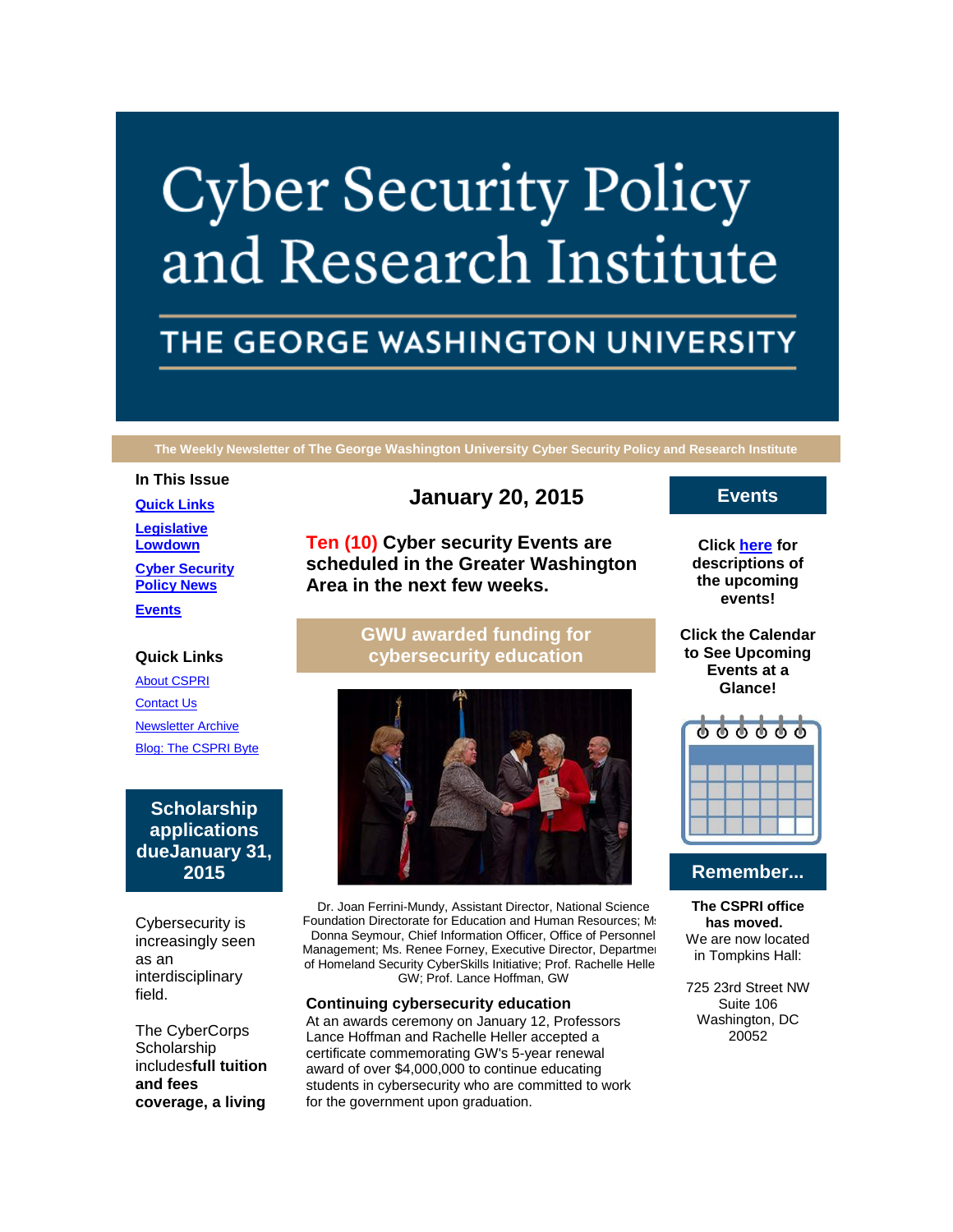**stipend for the academic year, a book allowance, and a professional development fund.**

For more information on the program, click**[here.](http://r20.rs6.net/tn.jsp?e=001x8pAwDodaQ4Cs9nVvhUKDA-PxmjcBPSpdJ9bKFyt1ydYnmUmJsZ40EmV4qsP2dgS0ireGkcgPht4M0gO2XlQbRnfjfUI75n5RyxCfoJlVCfdZheZXynBOvPtAatwnpHm)**

# **Legislative Lowdown**

-The National Journal has a useful breakdown of the White House's draft proposal for new cybersecurity legislation. The White House has dedicated much of this week to pushing a framework for cybersecurity legislation that administration officials say could shore up the nation's cyber defenses and help prevent breaches like the recent Sony hack or previous attacks on companies including Target and JP Morgan," writes Dustin Volz.

"But some analysts aren't convinced that an information-sharing proposal at the center of the push would really have done much to prevent those highprofile hacks, and could actually further threaten customers' privacy by handing over data to government agencies such as the National Security Agency." Read more [here.](http://r20.rs6.net/tn.jsp?e=001x8pAwDodaQ4Cs9nVvhUKDA-PxmjcBPSpdJ9bKFyt1ydYnmUmJsZ40EmV4qsP2dgS0ireGkcgPhuHZBms88tfL7KKn4Y8GNIhr5zmUzH95XxgiLVmUIXaSlk7R_qW469X4gBsZJWRTWuhk01b1GpUUHHrbc1wwjI3sY_cHJUf2MlDiudul8WOpjhJup1X2Hci)

# **Cyber Security Policy News**

#### **Update: North Korea cyberattack**

-The trail that led American officials to blame North Korea for the destructive cyberattack on Sony Pictures Entertainment in November winds back to 2010, when the National Security Agency scrambled to break into the computer systems of a country considered one of the most impenetrable targets on earth, The New York Time[sreported](http://r20.rs6.net/tn.jsp?e=001x8pAwDodaQ4Cs9nVvhUKDA-PxmjcBPSpdJ9bKFyt1ydYnmUmJsZ40EmV4qsP2dgS0ireGkcgPhu7Am5sdidZpukpvuWl1WlvJXyA72NLiCjlpkiU_jbTr913n3scl6t45JcpQdbEP64lLJqZpl5vg6xMb3Z07vRqJ4sqtkAEGc6avSDDp4ZME5nElA-vp1VpvSCN9vnmrx-I-DNseRcMaQK31jSD0yimJnD8dRPMQi4Cpz9GzyiBMMAPQmVYdFbgHpUo5xCwxts=) last week. "Spurred by growing concern about North Korea's maturing capabilities, the American spy agency drilled into the Chinese networks that connect North Korea to the outside world, picked through connections in Malaysia favored by North Korean hackers and penetrated directly into the North with the help of South Korea and other American allies, according to former United States and foreign officials, computer experts later briefed on the operations and [a newly disclosed N.S.A. document,](http://r20.rs6.net/tn.jsp?e=001x8pAwDodaQ4Cs9nVvhUKDA-PxmjcBPSpdJ9bKFyt1ydYnmUmJsZ40EmV4qsP2dgS0ireGkcgPhsijtYePz-jqFJ1qhd1x9PJpFMY-Bam00czaKL2T75yHr73Rn85XPQfn6dL31FyXFk=)" The Times' David Sanger and Martin Fackler wrote. "A classified security agency program expanded into an ambitious effort, officials said, to place malware that could track the internal workings of many of the computers and networks used by the North's hackers, a force that South Korea's military recently said numbers roughly 6,000 people."

### **Obama calls for tech backdoors**

-President Obama last week called on tech leaders to avoid putting in unbreakable encryption that could block law enforcement officials from lawfully using the services to investigate crimes. The Hill [quotes](http://r20.rs6.net/tn.jsp?e=001x8pAwDodaQ4Cs9nVvhUKDA-PxmjcBPSpdJ9bKFyt1ydYnmUmJsZ40EmV4qsP2dgS0ireGkcgPhs-yd_4cqm8Lb1vcPh2VjxzaqX_hf-ATiCjVmohOl7HnkYOYRt7BOZ-Y00nu8bRwr-A6JFwZpx10z-x5InuN1LMzTCG2M6knOksyPz5J1mRuZPDEnskW2D9) Obama in a meeting with British Prime Minister David Cameron last week: "Social media and the Internet is the primary way in which these terrorist organizations are communicating. That's not different from anybody else, but they're good at it and when we have the ability to track that in a way that is legal, conforms with due process, rule of law and presents oversight, then that's a capability that we have to preserve."

### **US cybersecurity report: encryption needed**

# **Follow Us**

**Follow us on Twitter: @gwCSPRI**

**Follow CSPRI Director, Lance Hoffman: @lancehoffman1**

**Follow CSPRI Associate Director, Costis Toregas: @DrCostisToregas**

**Follow CSPRI Research Scientist, Allan Friedman: @allanfriedman**